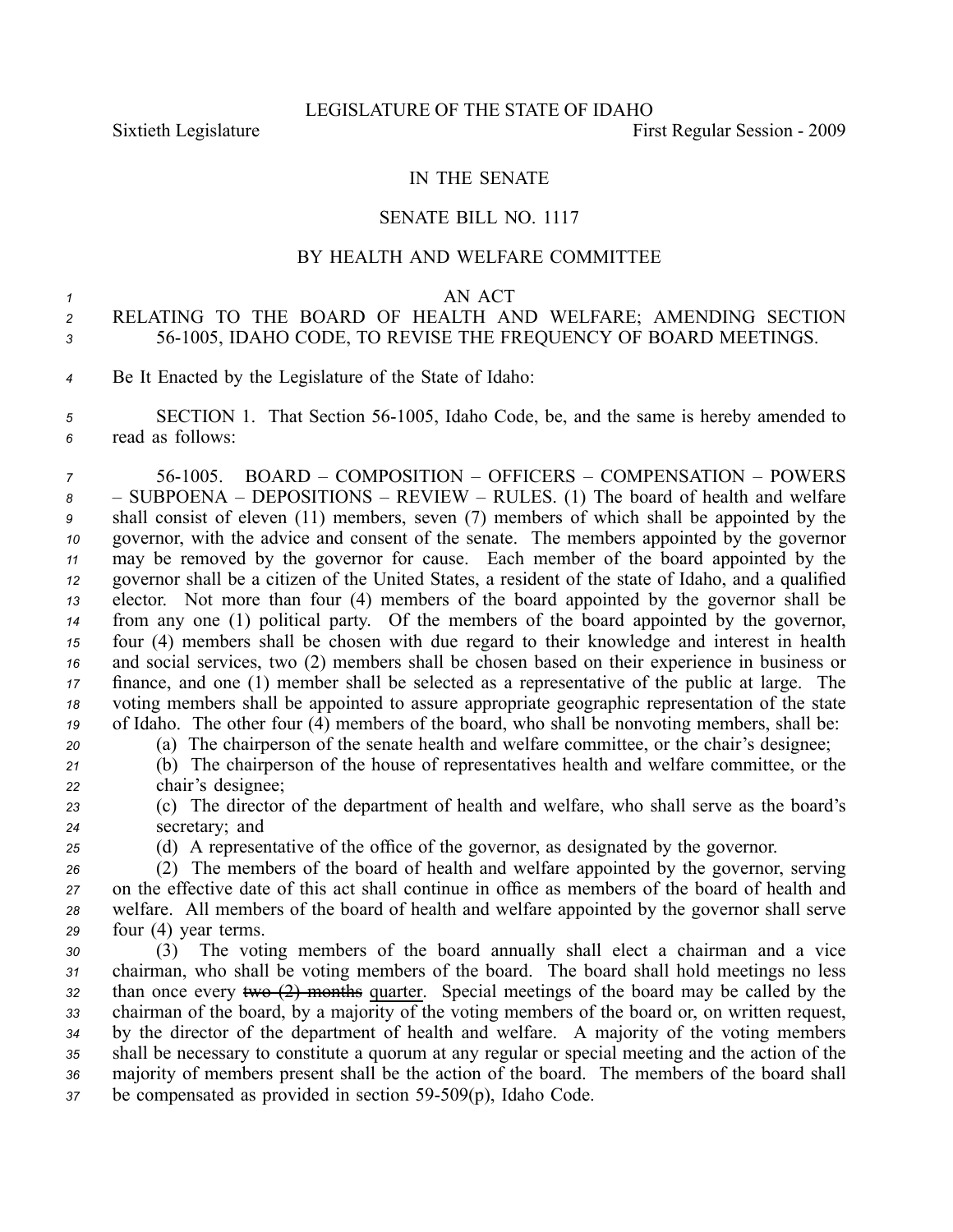(4) The board, in furtherance of its duties under law and under its rules, shall have the power to administer oaths, certify to official acts, and to issue subpoenas for the attendance of witnesses and the production of papers, books, accounts, documents and testimony. The board may, if <sup>a</sup> witness refuses to attend or testify, or to produce any papers required by such subpoenas, repor<sup>t</sup> to the district court in and for the county in which the proceeding is pending, by petition, setting forth that due notice has been given of the time and place of attendance of said witnesses, or the production of said papers, that the witness has been properly summoned, and that the witness has failed and refused to attend or produce the papers required by this subpoena before the board, or has refused to answer questions propounded to him in the course of said proceedings, and ask an order of said court compelling the witness to attend and testify and produce said papers before the board. The court, upon the petition of the board, shall enter an order directing the witness to appear before the court at <sup>a</sup> time and place to be fixed by the court in such order, the time to be not more than ten (10) days from the date of the order, and then and there shall show cause why he has not attended and testified or produced said papers before the board. A copy of said order shall be served upon said witness. If it shall appear to the court that said subpoena was regularly issued by the board and regularly served, the court shall thereupon order that said witness appear before the board at the time and place fixed in said order, and testify or produce the required papers. Upon failure to obey said order, said witness shall be dealt with for contempt of court.

 (5) The director, his designee, or any party to the action may, in an investigation or hearing before the board, cause the deposition or interrogatory of witnesses or parties residing within or without the state, to be taken in the manner prescribed by law for like depositions and interrogatories in civil actions in the district court of this state, and to that end may compel the attendance of said witnesses and production of books, documents, papers and accounts.

 (6) Any person aggrieved by an action or inaction of the department of health and welfare shall be afforded an opportunity for <sup>a</sup> fair hearing upon reques<sup>t</sup> therefor in writing pursuan<sup>t</sup> to chapter 52, title 67, Idaho Code, and the rules promulgated thereunder. In those cases where the board has been granted the authority to hold such <sup>a</sup> hearing pursuan<sup>t</sup> to <sup>a</sup> provision of the Idaho Code, the hearing may be conducted by the board at <sup>a</sup> regular or special meeting, or the board may designate hearing officers, who shall have the power and authority to conduct hearings in the name of the board at any time and place. In any hearing, <sup>a</sup> member of the board or hearing officer designated by it, shall have the power to administer oaths, examine witnesses, and issue in the name of the board subpoenas requiring the testimony of witnesses and the production of evidence relevant to any matter in the hearing.

 (7) Any person adversely affected by <sup>a</sup> final determination of the board, may secure judicial review by filing <sup>a</sup> petition for review as prescribed under the provisions of chapter 52, title 67, Idaho Code. The petition for review shall be served upon the chairman of the board, the director of the department, and upon the attorney general of the state of Idaho. Such service shall be jurisdictional and the provisions of this section shall be the exclusive procedure for appeal.

 (8) The board, by the affirmative vote of four (4) of its voting members, may adopt, amend or repeal the rules, codes, and standards of the department, that are necessary and feasible in order to carry out its duties and responsibilities and to enforce the laws of this *44* state.

*<sup>45</sup>* The rules and orders so adopted and established shall have the force and effect of law and *<sup>46</sup>* may deal with any matters deemed necessary and feasible for protecting the health of the state.